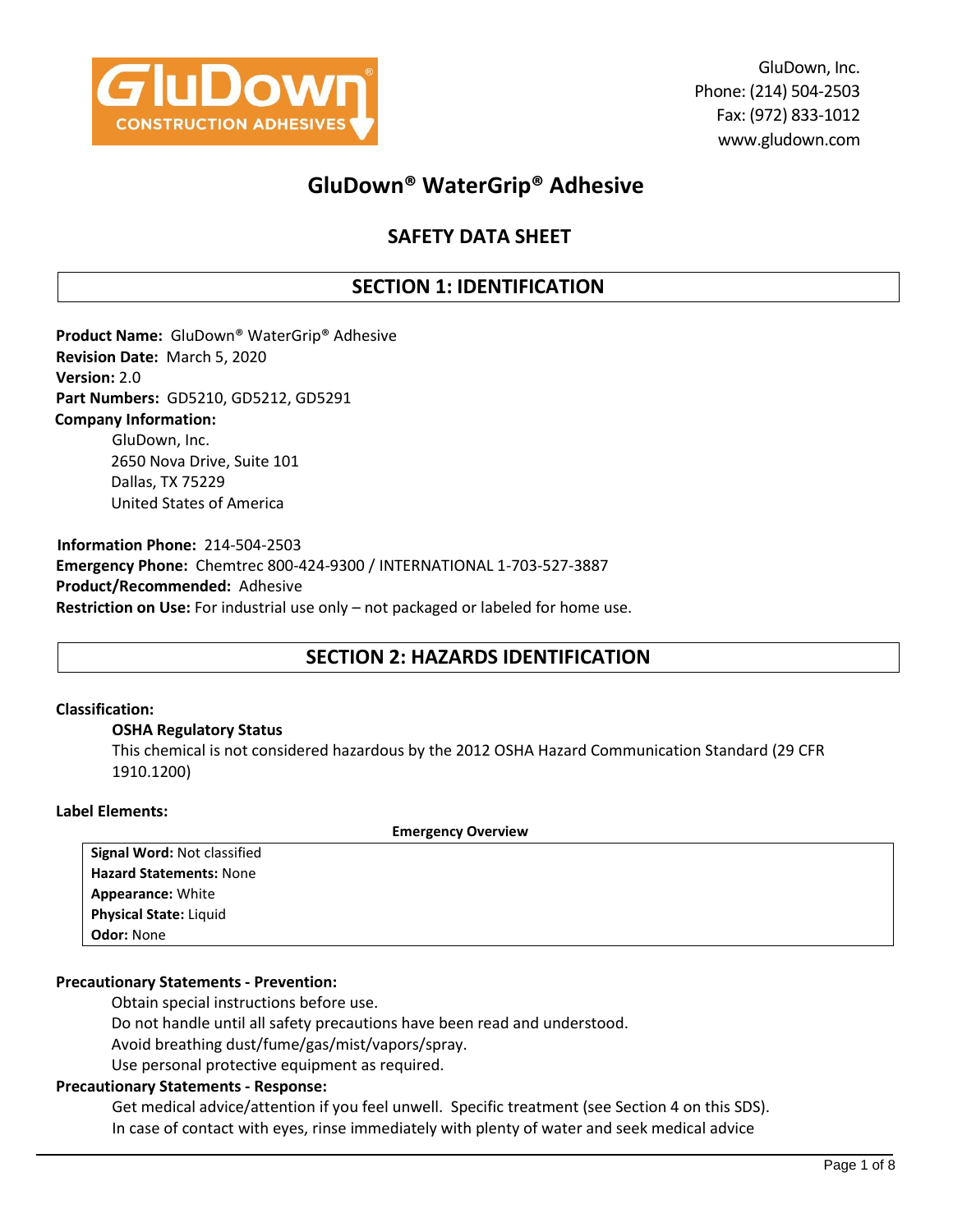IF ON SKIN: Gently wash with plenty of soap and water

If skin irritation or rash occurs: Get medical advice/attention

### **Precautionary Statements - Storage:**

Keep from freezing

### **Precautionary Statements - Disposal:**

Dispose of in accordance with federal, state and local regulations

### **Hazards not otherwise classified (HNOC)**

None under normal processing

### **Other Information**

Unknown acute toxicity 0% of the mixture consists of ingredient(s) of unknown toxicity.

# **SECTION 3: COMPOSITION / INFORMATION ON INGREDIENT**

### **Substance**

\*The exact percentage (concentration) of composition has been withheld as a trade secret.

# **SECTION 4: FIRST-AID MEASURES**

### **Inhalation:**

Remove to fresh air.

### **Skin Contact:**

Wash off immediately with soap and plenty of water. Take off contaminated clothing and wash before re-use. In the case of skin irritation or allergic reactions see a physician.

### **Eye Contact:**

Rinse thoroughly with plenty of water for at least 15 minutes, lifting lower and upper eyelids. Consult a physician.

### **Ingestion:**

None under normal use conditions. Clean mouth with water and drink afterwards plenty of water. Do NOT induce vomiting. Never give anything by mouth to an unconscious person. Consult a physician if necessary.

### **Notes to Physician:**

Treat symptomatically.

## **SECTION 5: FIRE-FIGHTING MEASURES**

### **Suitable Extinguishing Media:**

Use extinguishing measures that are appropriate to local circumstances and the surrounding environment. **Unsuitable Extinguishing Media:** 

Specific test data for the substance or mixture is not available.

### **Specific Hazards Arising from the Chemical:**

Do not allow run-off from fire-fighting to enter drains or water courses. Dried product is capable of burning. Sealed containers may rupture when heated.

### **Explosion Data:**

**Sensitivity to mechanical impact**: None. **Sensitivity to static discharge:** None.

### **Protective Equipment and Precautions for Firefighters:**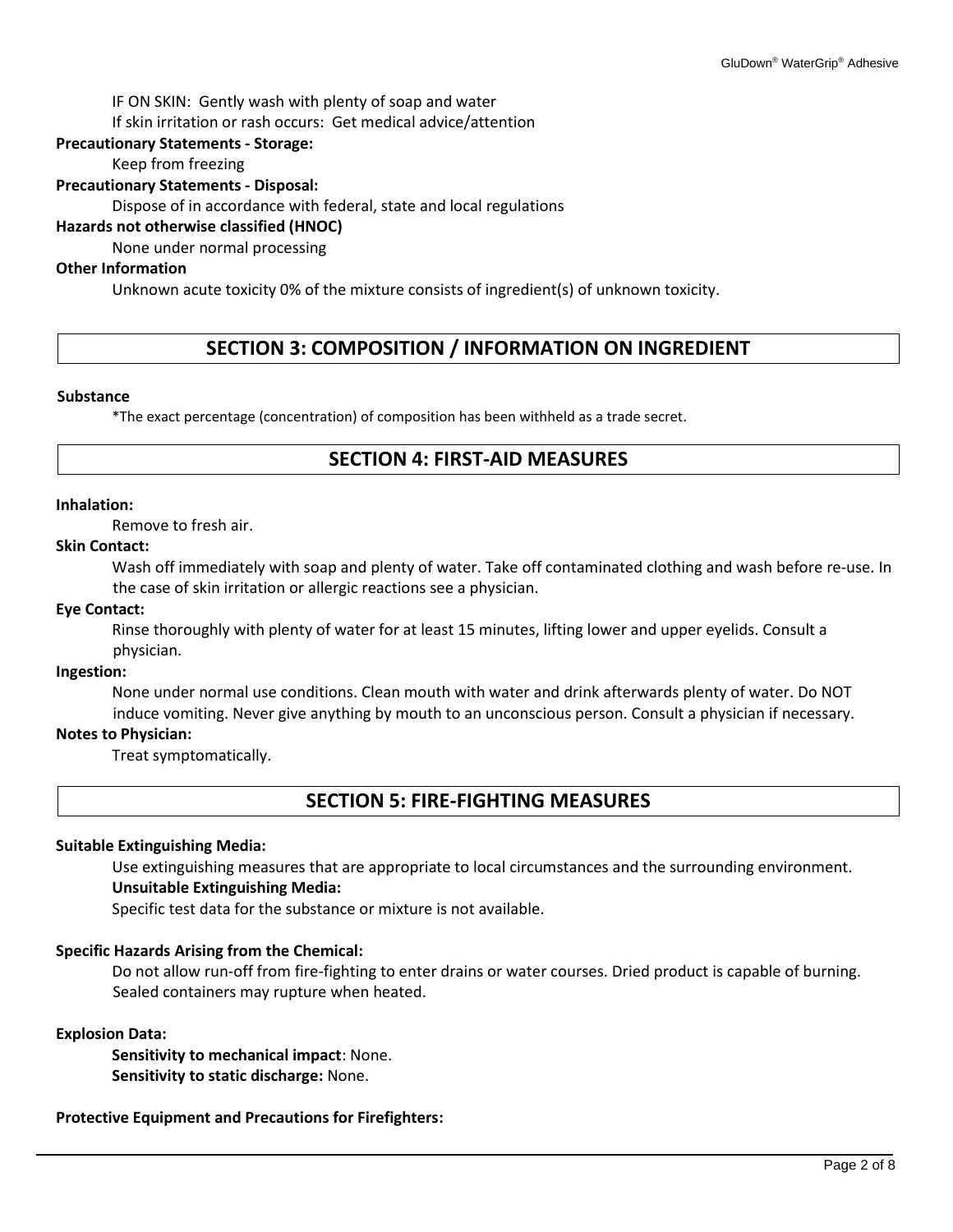As in any fire, wear self-contained breathing apparatus pressure-demand, MSHA/NIOSH (approved or equivalent) and full protective gear.

# **SECTION 6: ACCIDENTAL RELEASE MEASURES**

### **Personal Precautions:**

Use personal protective equipment. Ensure adequate ventilation. If exposure limits are exceeded or irritation is experienced, NIOSH/MSHA approved respiratory protection should be worn. Respiratory protection must be provided in accordance with current local regulations.

### **Environmental Precautions:**

See section 12 for additional Ecological Information.

### **Methods and Materials for Containment and Cleaning Up:**

Pick up and transfer to properly labeled containers. Prevent environmental discharge consistent with regulatory requirements. Disposal should be in accordance with applicable regional, national and local laws and regulations.

# **SECTION 7: HANDLING AND STORAGE**

### **Precautions for safe handling:**

Handle in accordance with good industrial hygiene and safety practice. Avoid contact with skin, eyes and clothing.

### **Conditions for safe storage, including any incompatibilities:**

**Storage:** Keep containers tightly closed in a cool, well-ventilated place. Keep from freezing. **Incompatible Products:** WATER REACTIVE MATERIALS.

## **SECTION 8: EXPOSURE CONTROLS/PERSONAL PROTECTION**

### **Control parameters**

### **Exposure Guidelines**

### **Appropriate Engineering Controls:**

Showers Eyewash stations Ventilation systems.

### **Individual protection measures, such as personal protective equipment**

**Eye Protection:**  Avoid contact with eyes. Eye protection.

### **Skin and Body Protection:**

Wear protective gloves/clothing.

### **Respiratory Protection:**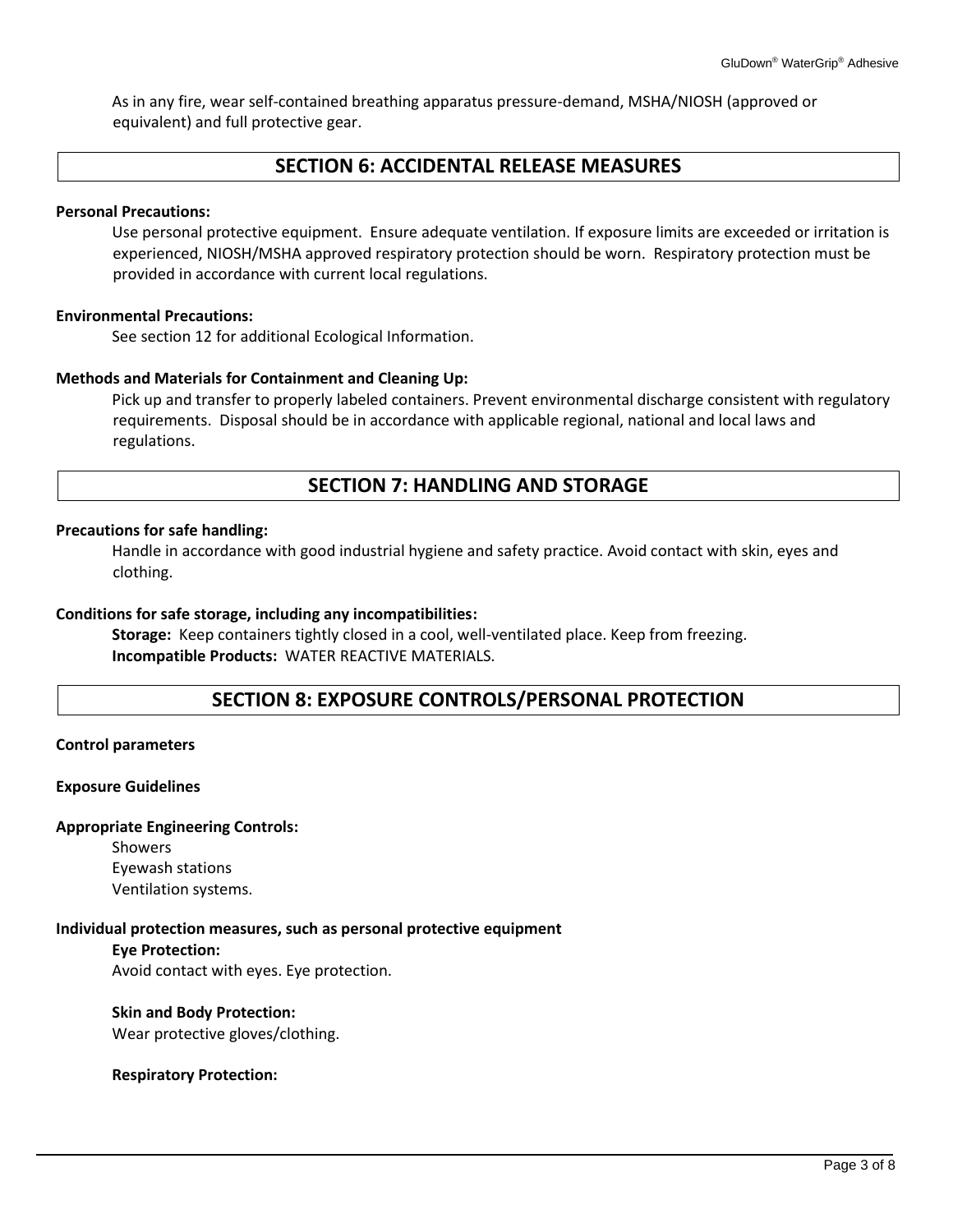If exposure limits are exceeded or irritation is experienced, NIOSH/MSHA approved respiratory protection should be worn. Positive-pressure supplied air respirators may be required for high airborne contaminant concentrations. Respiratory protection must be provided in accordance with current local regulations.

### **Hygiene Measures**

Handle in accordance with good industrial hygiene and safety practice. Do not eat, drink or smoke when using this product. Wash hands before breaks and immediately after handling the product. Remove and wash contaminated clothing before re-use.

# **SECTION 9: PHYSICAL AND CHEMICAL PROPERTIES**

| <b>Physical State</b><br>Appearance<br>Color                                                    | Liquid<br>White<br>White                                                                        | Odor<br><b>Odor Threshold</b>                          | Acrylic (Slight)<br>No data available |
|-------------------------------------------------------------------------------------------------|-------------------------------------------------------------------------------------------------|--------------------------------------------------------|---------------------------------------|
| <b>Property</b><br>pH<br>VOC (less water, less exempt                                           | <b>Values</b><br>4.7<br>0.18%                                                                   | <b>Remarks/Methods</b><br>$3.7 - 5.7$<br>EPA Method 24 |                                       |
| solvents)<br><b>Melting point/freezing point</b><br><b>Boiling point/Range</b>                  | No information available<br>Specific test data for the substance or<br>mixture is not available |                                                        |                                       |
| <b>Flash Point</b>                                                                              | Specific test data for the substance or<br>mixture is not available                             |                                                        |                                       |
| <b>Evaporation Rate</b><br><b>Flammability (solid, gas)</b><br><b>Flammability Limit in Air</b> | No information available<br>No information available                                            |                                                        |                                       |
| <b>Upper explosive</b>                                                                          | Specific test data for the substance or<br>mixture is not available                             |                                                        |                                       |
| Lower explosive                                                                                 | Specific test data for the substance or<br>mixture is not available                             |                                                        |                                       |
| Vapor pressure                                                                                  | Negligible                                                                                      |                                                        |                                       |
| Vapor density                                                                                   | Specific test data for the substance or<br>mixture is not available                             |                                                        |                                       |
| <b>Specific gravity</b>                                                                         | > 1.0                                                                                           |                                                        |                                       |
| <b>Water solubility</b>                                                                         | Miscible with water                                                                             |                                                        |                                       |
| Solubility in other solvents                                                                    | Specific test data for the substance or<br>mixture is not available                             |                                                        |                                       |
| <b>Partition coefficient</b>                                                                    | No information available                                                                        |                                                        |                                       |
| <b>Autoignition Temperature</b>                                                                 | No information available                                                                        |                                                        |                                       |
| <b>Decomposition Temperature</b>                                                                | No information available                                                                        |                                                        |                                       |
| <b>Kinematic viscosity</b>                                                                      | No information available                                                                        |                                                        |                                       |
| <b>Dynamic viscosity</b>                                                                        | 3,000 cps @ 75 deg F                                                                            |                                                        |                                       |
| <b>Explosive properties</b>                                                                     | No information available                                                                        |                                                        |                                       |
| <b>Oxidizing properties</b>                                                                     | No information available                                                                        |                                                        |                                       |
| <b>Other Information</b>                                                                        |                                                                                                 |                                                        |                                       |
| <b>Softening point</b>                                                                          | Specific test data for the substance or<br>mixture is not available                             |                                                        |                                       |
| % Solids                                                                                        | $61.0\% - 66.0\%$                                                                               |                                                        |                                       |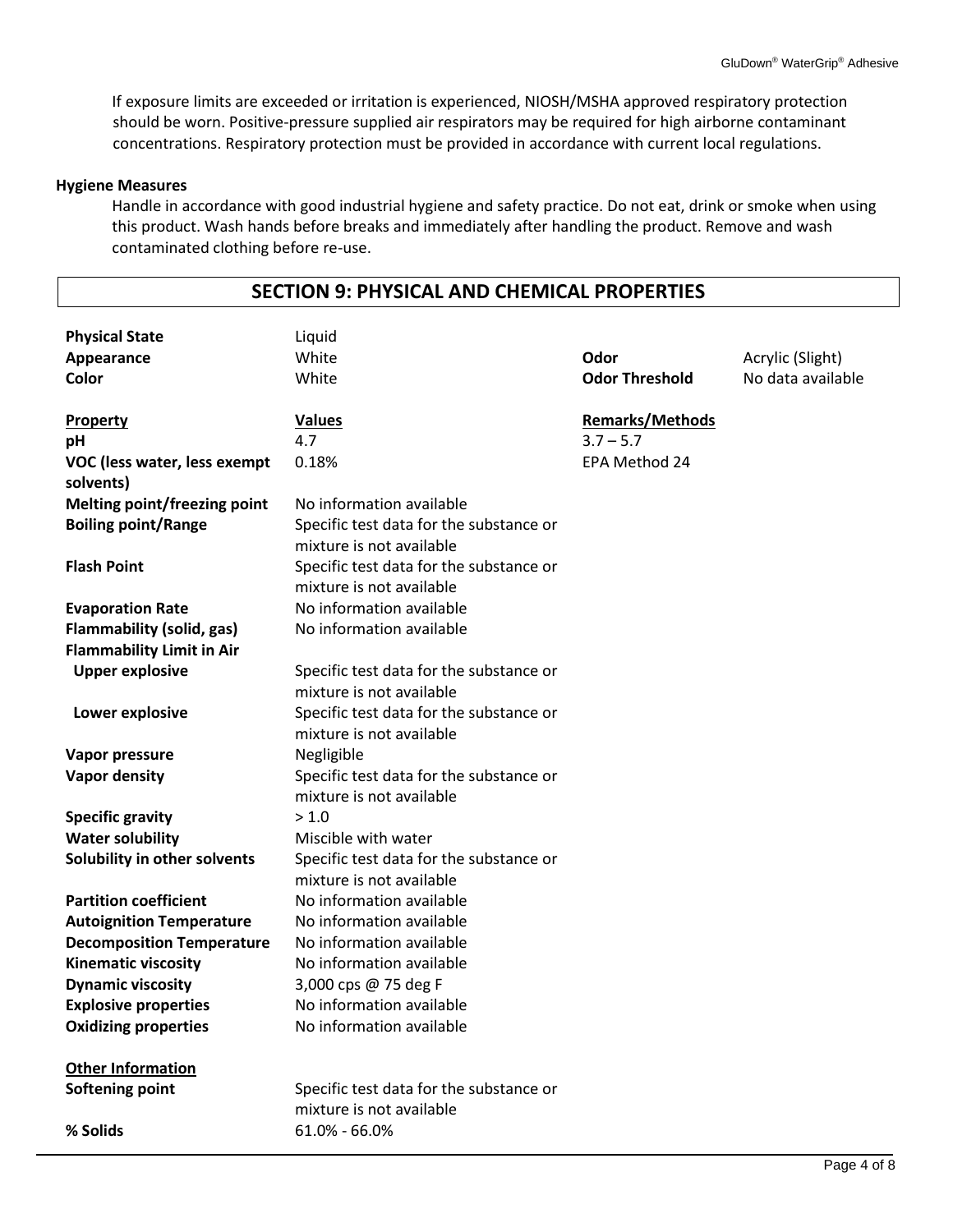# **SECTION 10: STABILITY AND REACTIVITY**

### **Reactivity:**

None under normal processing.

### **Chemical Stability:**

Stable under recommended storage conditions.

### **Possibility of Hazardous Reactions:**

None under normal processing.

### **Conditions to Avoid:**

.

Excessive heat.

### **Incompatible Materials:**

WATER REACTIVE MATERIALS.

### **Hazardous Decomposition Products:**

Thermal decomposition can lead to release of irritating gases and vapors. Carbon oxides.

## **SECTION 11: TOXICOLOGICAL INFORMATION**

### **Information on likely routes of exposure:**

### **Inhalation:**

May cause irritation of respiratory tract.

### **Eye Contact:**

Contact with eyes may cause irritation.

### **Skin Contact:**

Repeated exposure may cause skin dryness or cracking.

### **Ingestion:**

Not an expected route of exposure. May be harmful if swallowed.

### **Information on toxicological effects:**

**Symptoms** Specific test data for the substance or mixture is not available.

## **Delayed and immediate effects as well as chronic effects from short and long-term exposure**

**Sensitization** No information available. **Mutagenic Effects** Specific test data for the substance or mixture is not available. **Carcinogenicity**Contains no ingredients above reportable quantities listed as a carcinogen.

**Reproductive Toxicity** No information available. **STOT – single exposure** No information available.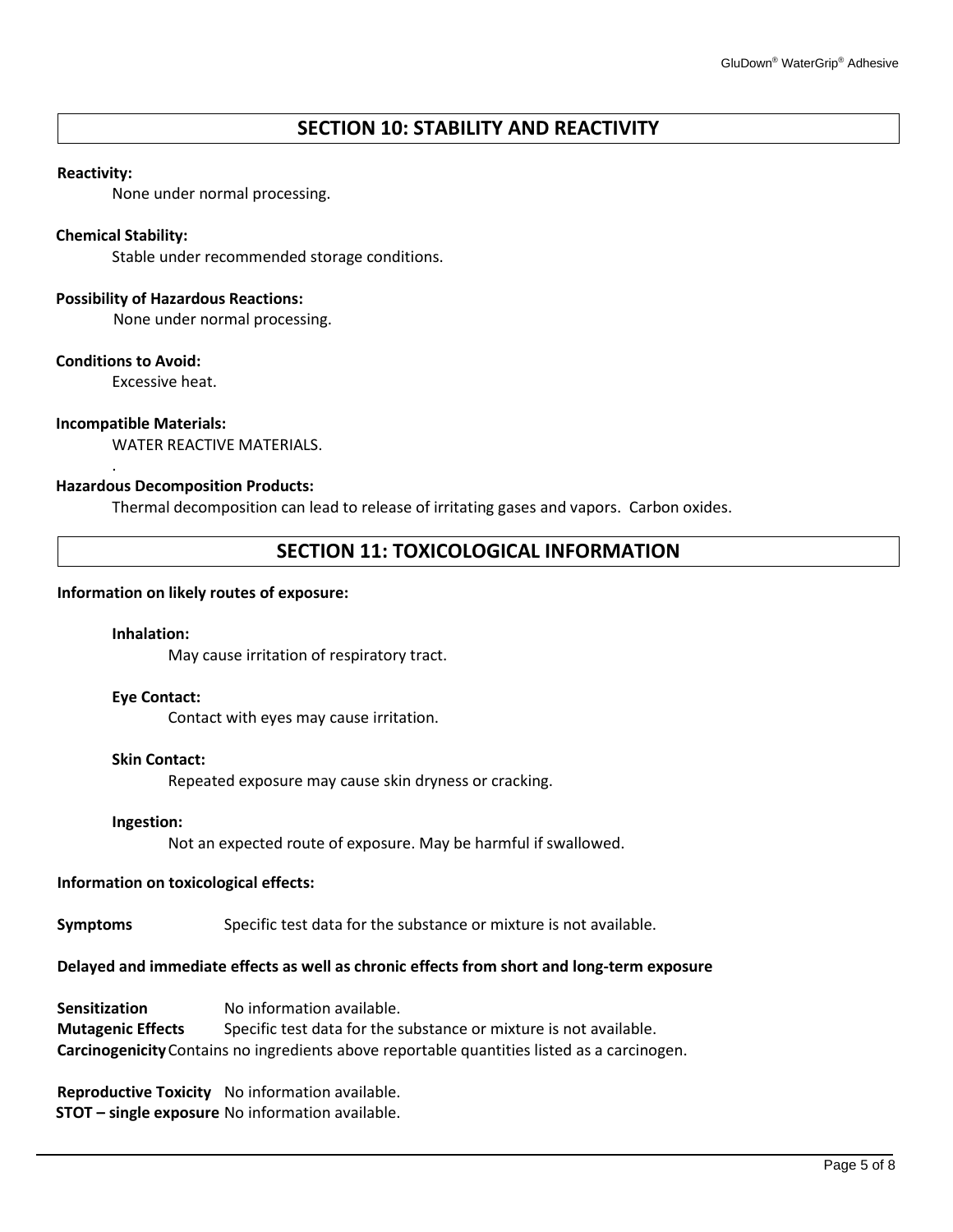| STOT – repeated exposure | No information available. |
|--------------------------|---------------------------|
| <b>Aspiration Hazard</b> | No information available. |

### **Numerical measures of toxicity – Product Information**

# **SECTION 12: ECOLOGICAL INFORMATION**

### **Ecotoxicity**

0% of the mixture consists of component(s) of unknown hazards to the aquatic environment

### **Persistence and Degradability:**

No information available.

### **Bioaccumulation/ Accumulation:**

No information available.

### **Other adverse effects:**

No information available.

## **SECTION 13: DISPOSAL CONSIDERATIONS**

### **Waste Treatment Methods**

### **Waste Disposal Method:**

This material, as supplied, is not a hazardous waste according to Federal regulations (40 CFR 261). This material could become a hazardous waste if it is mixed with or otherwise comes in contact with a hazardous waste, if chemical additions are made to this material, or if the material is processed or otherwise altered. Consult 40 CFR 261 to determine whether the altered material is a hazardous waste. Consult the appropriate state, regional, or local regulations for additional requirements.

### **Contaminated Packaging:**

Do not re-use empty containers.

## **SECTION 14: TRANSPORT INFORMATION**

**DOT:** Not regulated.

**IATA: Not regulated.** 

**IMDG/IMO:** Not regulated.

## **SECTION 15: REGULATORY INFORMATION**

| TSCA 8(b)       | All components are listed or exempt. |
|-----------------|--------------------------------------|
| <b>DSL/NDSL</b> | All components are listed or exempt. |

**TSCA –** United States Toxic Substances Control Act Section 8(b) Inventory **DSL/NDSL –** Canadian Domestic Substances List/Non-Domestic Substances List

### **U.S. Federal Regulations**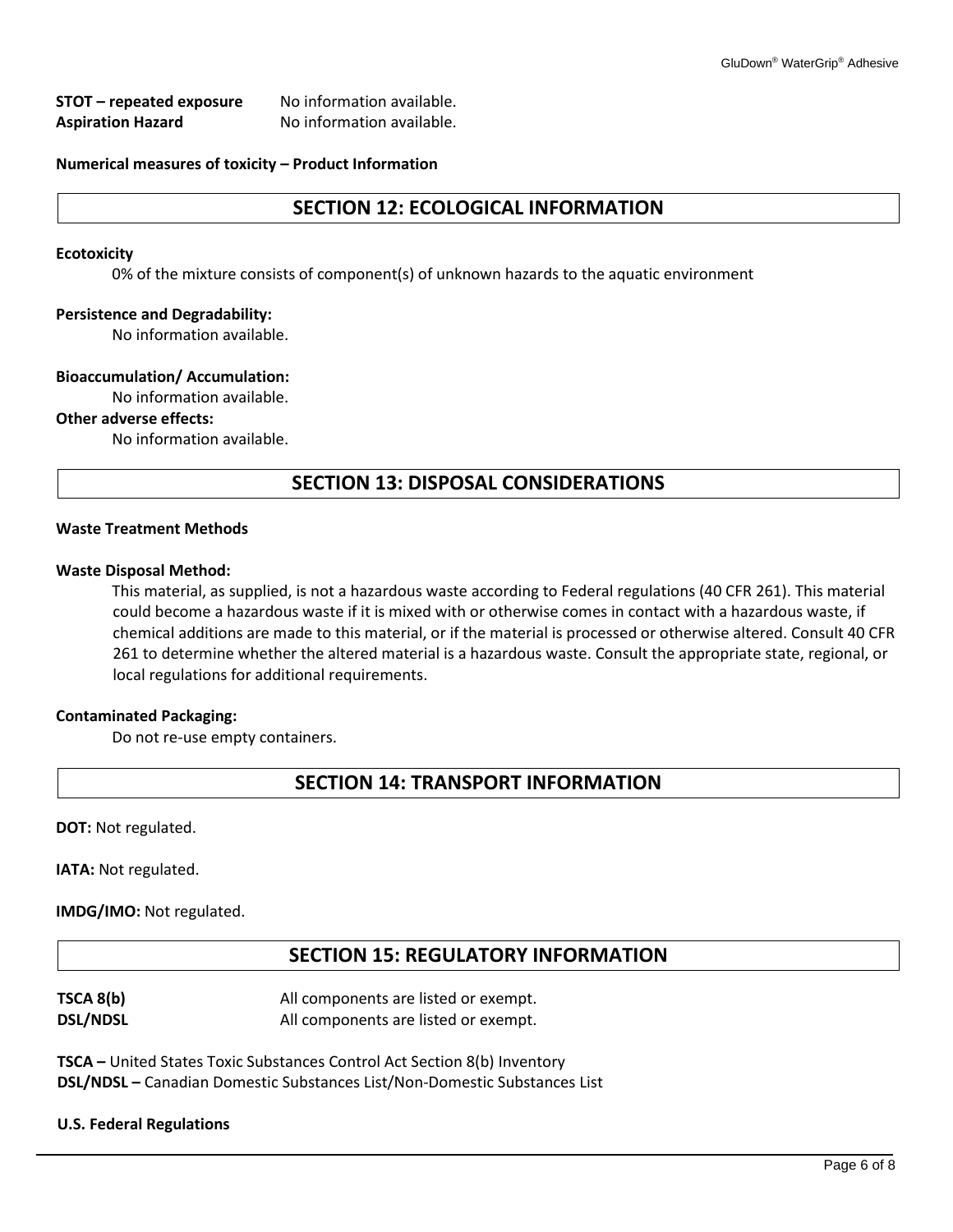### **SARA 313**

Section 313 of Title III of the Superfund Amendments and Reauthorization Act of 1986 (SARA). This product does not contain any chemicals which are subject to the reporting requirements of the Act and Title 40 of the Federal Regulations, Part 372.

| <b>SARA 311/312 Hazard Categories</b>    |    |
|------------------------------------------|----|
| <b>Acute Health Hazard</b>               | Nο |
| <b>Chronic Health Hazard</b>             | N٥ |
| <b>Fire Hazard</b>                       | N٥ |
| <b>Sudden Release of Pressure Hazard</b> | N٥ |
| <b>Reactive Hazard</b>                   | N٥ |

### **U.S. – CAA (Clean Air Act) – 1990 Hazardous Air Pollutants**

This product contains the following substances which are listed hazardous air pollutants (HAPs) under Section 112 of the Clean Air Act: None present above 0.1%

| <b>Components</b>   | Weight %  | <b>HAPS</b> data |
|---------------------|-----------|------------------|
| Methyl methacrylate | < 0.1%    | Present          |
| $80 - 62 - 6$       |           |                  |
| 1,2-Dichloroethane  | $< 0.1\%$ | Present          |
| 107-06-2            |           |                  |
| Styrene             | < 0.1%    | Present          |
| 100-42-5            |           |                  |
| Acetaldehyde        | < 0.1%    | Present          |
| 75-07-0             |           |                  |
| 1,4-Dioxane         | < 0.1%    | Present          |
| 123-91-1            |           |                  |
| Ethylene oxide      | < 0.1%    | Present          |
| $75 - 21 - 8$       |           |                  |

### **U.S. State Regulations**

### **California Proposition 65**

Based on information from material suppliers and process knowledge, this product is not known to contain any Proposition 65 chemicals listed substances at or above 0.1 weight percent. Please contact the Regulatory Department if additional information is required.

### **U.S. EPA Label Information**

# **SECTION 16: OTHER INFORMATION**

| <b>NFPA</b><br><u>.</u> | Health Hazard 1 Flammability 0 Instability 0 |                                                   | <b>Physical and Chemical Hazards -</b> |
|-------------------------|----------------------------------------------|---------------------------------------------------|----------------------------------------|
| <b>HMIS</b>             |                                              | Health Hazard 1 Flammability 0 Physical Hazards 0 | <b>Personal Precautions X</b>          |